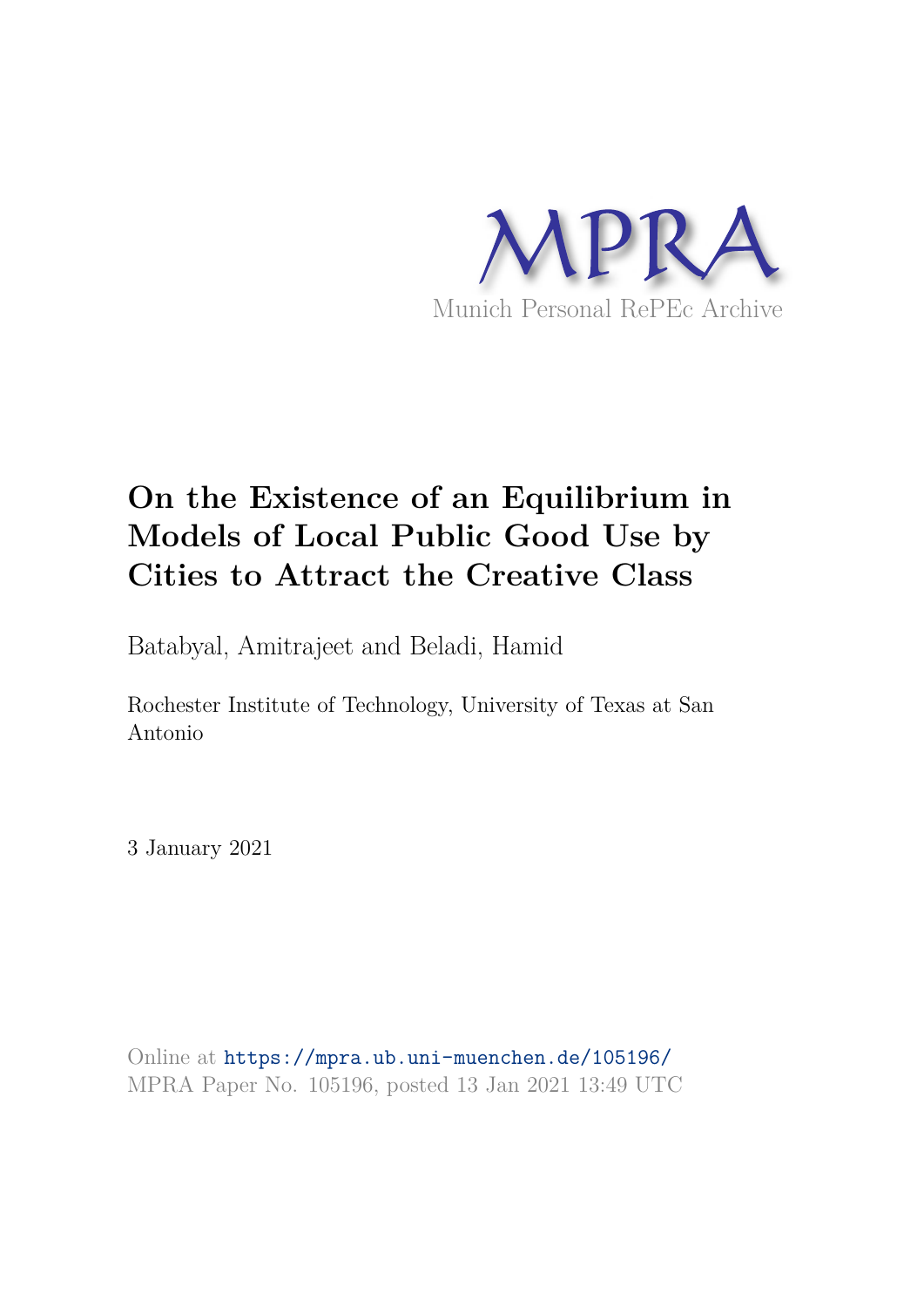## On the Existence of an Equilibrium in Models of Local Public

## Good Use by Cities to Attract the Creative Class<sup>1</sup>

by

## AMITRAJEET A. BATABYAL<sup>2</sup>

and

### HAMID BELADI<sup>3</sup>

<sup>1</sup>

We thank an anonymous reviewer for his helpful comments on a previous version of this chapter. In addition, Batabyal acknowledges financial support from the Gosnell endowment at RIT. The usual disclaimer applies. 2

Department of Economics, Rochester Institute of Technology, 92 Lomb Memorial Drive, Rochester, NY 14623-5604, USA. Email: aabgsh@rit.edu 3

Department of Economics, University of Texas at San Antonio, One UTSA Circle, San Antonio, TX 78249-0631, USA. E-mail: Hamid.Beladi@utsa.edu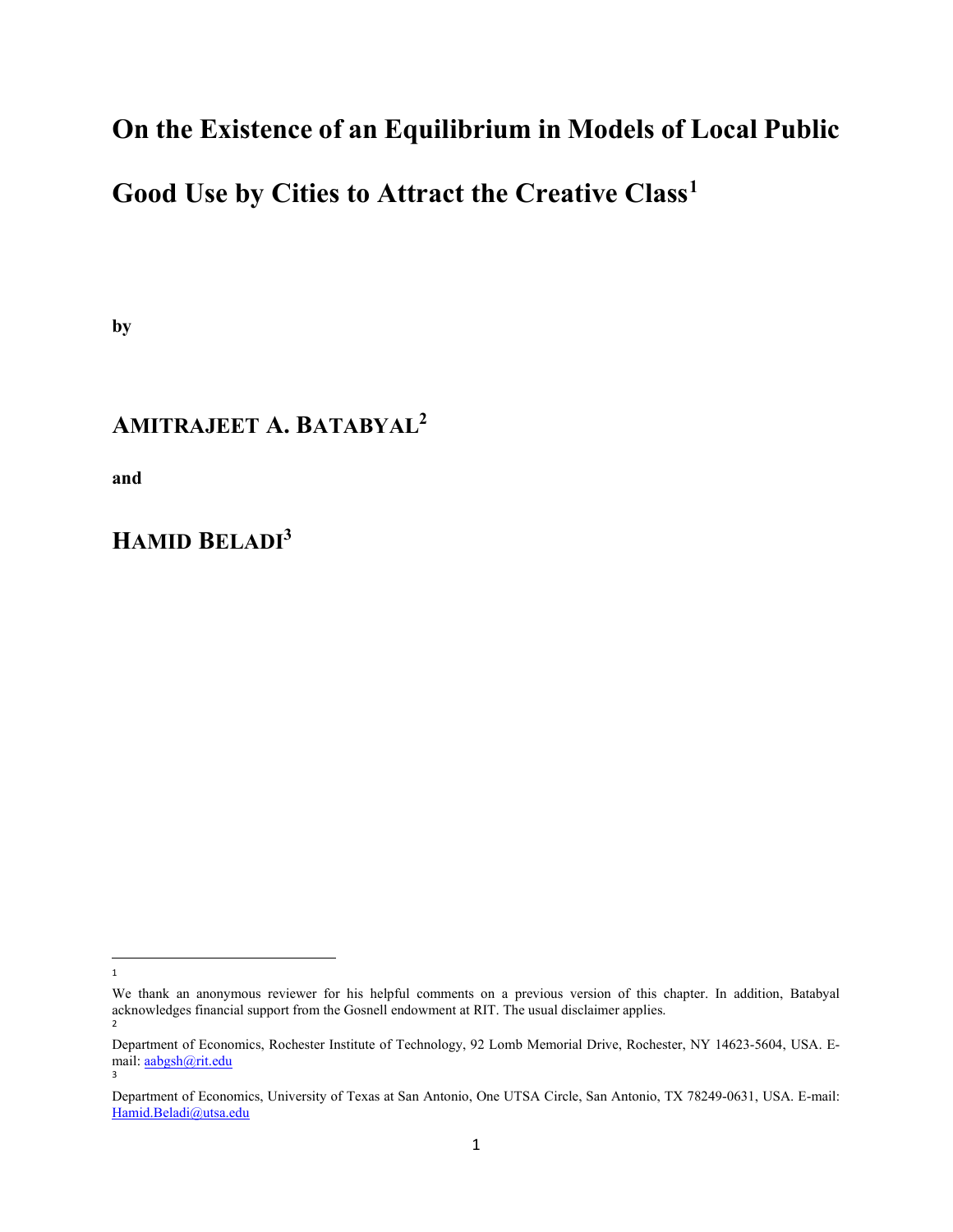# On the Existence of an Equilibrium in Models of Local Public Good Use by Cities to Attract the Creative Class

#### Abstract

We analyze a stylized model of competition between two cities that use a local public good (LPG) to attract members of the creative class. The creative class consists of artists and engineers and we study the behavior of a representative artist and an engineer. The level of the LPG in each city is determined by majority voting of the two representative creative class members. If both representative members choose to live in the same city then the LPG provision is the average of the preferred quantities of the two members. In this setting, we perform three tasks. First, we ascertain the preferred quantity of the LPG for the representative artist and the engineer. Second, assuming that the representative artist and the engineer accurately predict the outcome of living in a particular city, we describe a scenario in which there is no equilibrium in our model. Finally, we show that if the representative artist and the engineer treat the LPG provision levels in each city as exogenous then an equilibrium does exist in the model.

Keywords: Artist, Creative Class, Engineer, Equilibrium, Local Public Good JEL Codes: R11, H40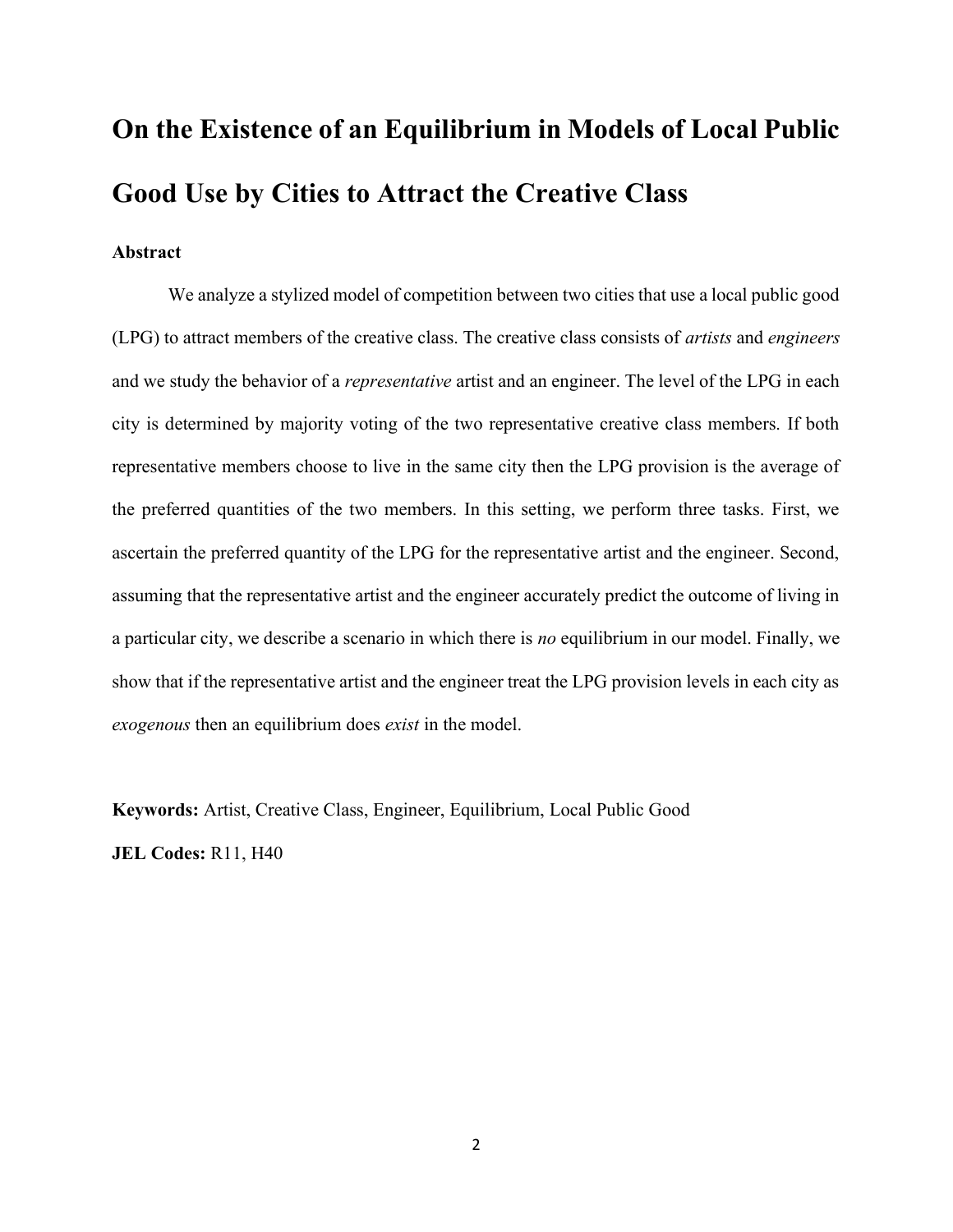#### 1. Introduction

Regional scientists and urban economists are both very familiar with two notions that have been introduced into the literature by the urbanist Richard Florida. The first is the notion of the creative class and the second is the notion of creative capital. The creative class, according to Florida (2002, p. 68), is composed of "people who add economic value through their creativity." This class is made up of specialists such as doctors, engineers, lawyers, scientists, university professors, and, markedly, bohemians such as artists, musicians, and sculptors. What distinguishes members of the creative class from other people---who are not members of the creative class---is the fact that they possess creative capital which is postulated to be the "intrinsically human ability to create new ideas, new technologies, new business models, new cultural forms, and whole new industries that really [matter]" (Florida, 2005, p. 32).

 From the standpoint of the economic development of cities and regions, what is special about the creative capital possessing members of the creative class? In his copious writings on this question, Florida (2002, 2003, 2008, 2014), Florida *et al.* (2017), and some of Florida's supporters such as Stolarick et al. (2011) and Lobo et al. (2014) have argued that city and regional planners ought to focus seriously on the activities of the creative class because the collection of people making up this class gives rise to ideas, information, and technology, outputs that are salient for the growth and development of cities and regions. Put differently, cities and regions that want to flourish in this age of globalization need to do all they can to draw in and then hold on to members of this creative class who are, for all intents and purposes, the primary drivers of economic growth and development.

 One question that economists---see Glaeser (2005)---have raised when pondering the concept of creative capital is the following: What is the difference between the well-known and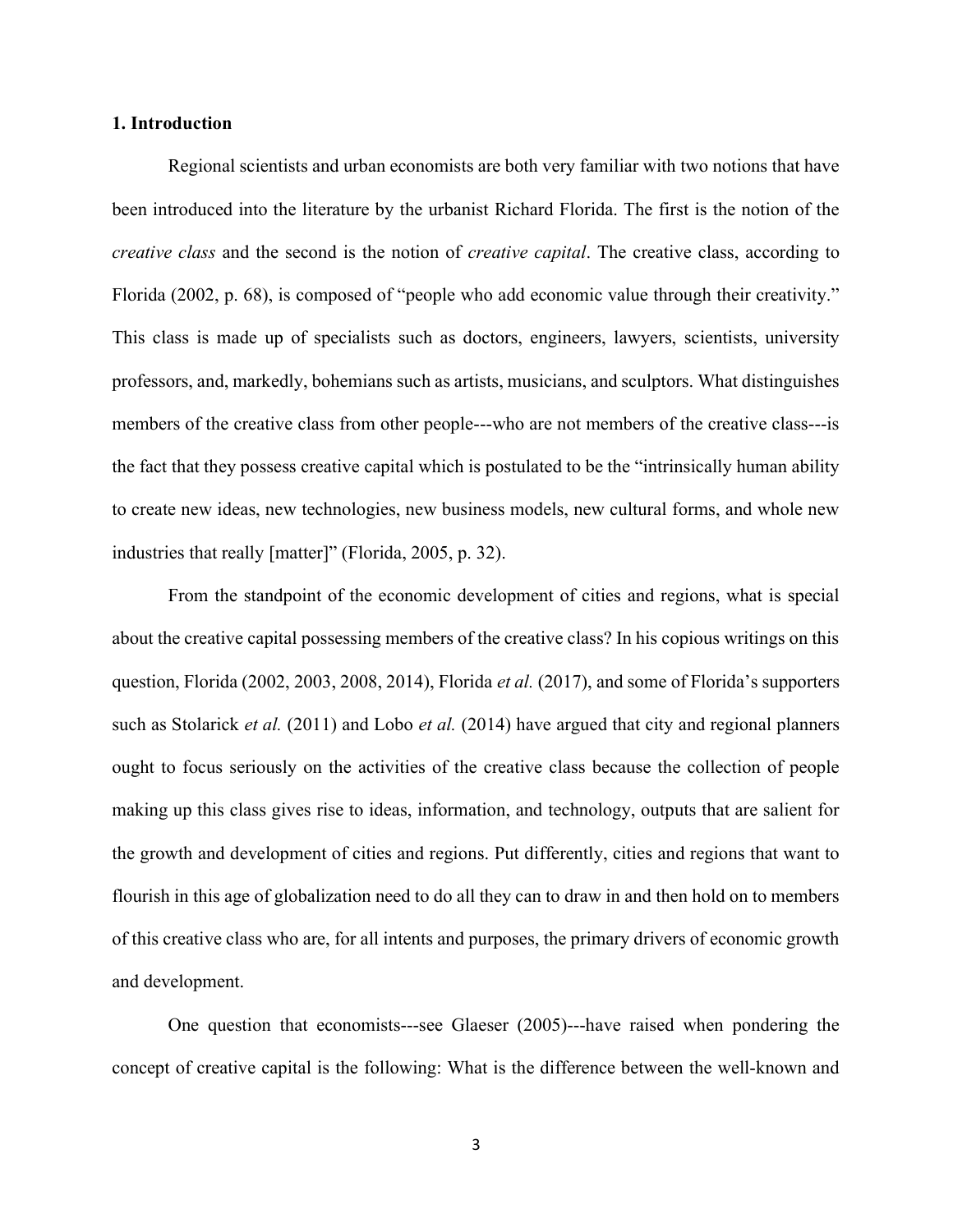time-honored notion of human capital and Florida's newer concept of creative capital? The recent work of Batabyal and Beladi (2016, 2018) and that of Batabyal *et al.* (2019) is pertinent in answering this important question. These researchers have helpfully explained that there is little or no difference between the notions of human and creative capital when the accretion of this creative capital is contingent on the successful completion of many years of formal education. In contrast, there can be a lot of difference between the concepts of human and creative capital when creative capital is either present naturally or when it is based on the accretion of business and professional experiences but not on the successful completion of a formal education.

 The discussion in the preceding paragraph tells us that creative capital is of two types. Therefore, as pointed out by Porter and Batabyal (2016), it is a more general concept than the mainly formal instruction based notion of human capital. Batabyal and Beladi (2018) and Batabyal et al. (2019) refer to members of the creative class who have creative capital either naturally or mostly by collecting business and professional experiences as *artists* and to those whose acquisition of creative capital is the outcome of many years of formal instruction as engineers. This bipartite classification---also see Marlet and van Woerkens (2007)---implies that the aggregate creative class in either a city or more generally a region is the sum of the artists and the engineers in this city or region. We shall make use of this two-part classification of the creative class in the ensuing analysis in this chapter.

 We now concentrate on cities specifically in the remainder of this chapter. In this context, suppose one accepts Florida's (2002) basic point that cities that would like to flourish economically need to draw in and then hold on to members of the creative class. The obvious next question is: "How are cities to do this?" Florida (2002, 2008), Buettner and Janeba (2016), and Batabyal et al. (2019) have responded to this question by explaining that local public goods (LPGs)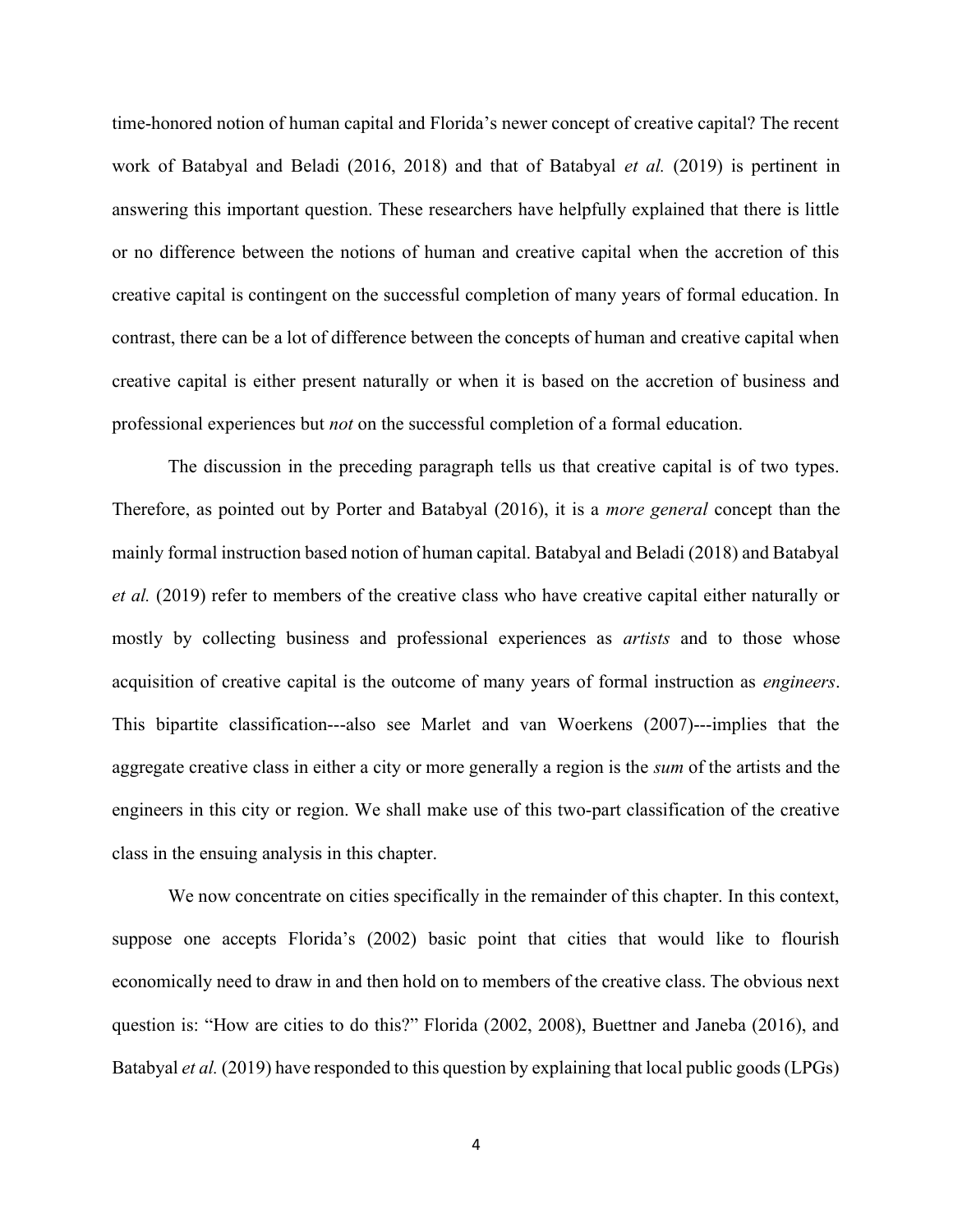such as cultural amenities, quality schools, and public transit are a key means by which cities can efficaciously carry out the dual "draw in" and "hold on to" functions.<sup>4</sup>

 The idea mentioned at the end of the preceding paragraph about the usefulness of LPGs is now recognized by researchers. Even so, we would like to emphasize the following two points. First, to the best of our knowledge, Batabyal *et al.* (2019) is the only paper to have conducted a theoretical analysis of the effect that the provision of LPGs by two cities has on their ability to draw in and hold on to members of the creative class.<sup>5</sup> However, to conduct their analysis and obtain concrete results, these researchers work with a model with (i) linear functional forms, and (ii) actual numbers for many of the model variables. Therefore, the results obtained by these researchers in their paper are specific and we know relatively little about the existence of an equilibrium in theoretical models in which two cities use LPGs to compete with each other to draw in and hold on to members of the creative class. Second and given this lacuna in the literature, our goal in this chapter is to provide the first analysis of some of the circumstances that determine when an equilibrium does and does not exist in models of LPG use by two cities to attract and retain members of the creative class.

The remainder of this chapter is organized as follows. Section 2 describes our stylized model of an aggregate economy that consists of two cities. We use this model to analyze competition between the two cities when each city uses a LPG to draw in members of the creative class. As pointed out previously, the creative class consists of artists and engineers and we concentrate on the behavior of a representative artist and a representative engineer. The amount

<sup>4</sup>

See Hansen and Niedomysl (2009), Richardson (2009), and Audretsch and Belitski (2013) for a discussion of related issues. 5

For theoretical studies of other questions about the creative class, the reader should consult Batabyal (2017a, 2017b), Batabyal and Beladi (2016), Batabyal and Nijkamp (2016), Batabyal and Yoo (2018), and Usman and Batabyal (2014). That said, we stress that there is no overlap between the topics we study in this chapter and the questions analyzed in these cited journal articles.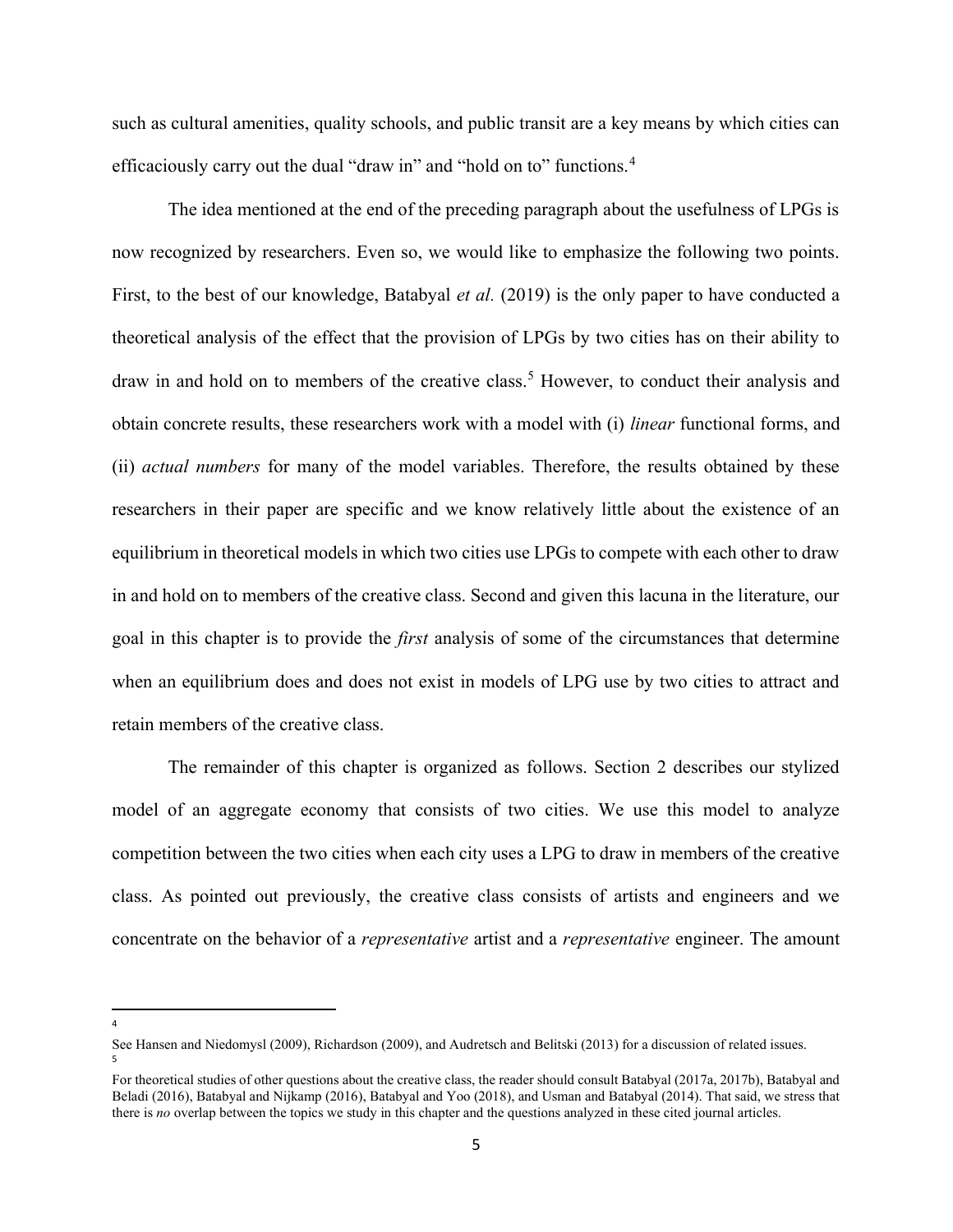of the LPG that is provided in each city is determined by majority voting of the two representative creative class members. If both representative members choose to live in the same city then the LPG provision is the average of the preferred quantities of these two members. Section 3 ascertains the preferred quantity of the LPG for the representative artist and the engineer. Assuming that the representative artist and the engineer accurately predict the outcome of living in a particular city, section 4 describes a scenario in which there is no equilibrium in the model under study. Section 5 demonstrates that if the representative artist and the engineer treat the LPG provision levels in each city as exogenous or given then an equilibrium does exist in the model. Finally, section 6 concludes and then suggests four ways in which the research delineated in this chapter might be extended.

#### 2. The Theoretical Framework

Consider an aggregate economy that consists of two cities denoted by the superscript  $i =$ 1, 2. Real world examples from the United States of the kind of cities we have in mind are (i) Rochester and Syracuse in the state of New York, (ii) Minneapolis and Saint Paul in the state of Minnesota, and (iii) Dallas and Fort Worth in the state of Texas. Our analysis focuses on the creative class, i.e., on the sum of the artists and the engineers, in the two cities. Rather than model the entire creative class in a city, for expositional ease, in the remainder of this chapter, we shall focus on the behavior of a representative artist and a representative engineer. The superscript  $k =$  $a, e$  denotes these two representative creative class members. Specifically, " $a$ " denotes the representative artist and " $e$ " denotes the representative engineer. The utilities or payoffs representing the preferences of the representative artist and the engineer are given by the quasilinear functions $<sup>6</sup>$ </sup>

6

See Hindriks and Myles (2013, pp. 555-558) for a textbook exposition of such functions.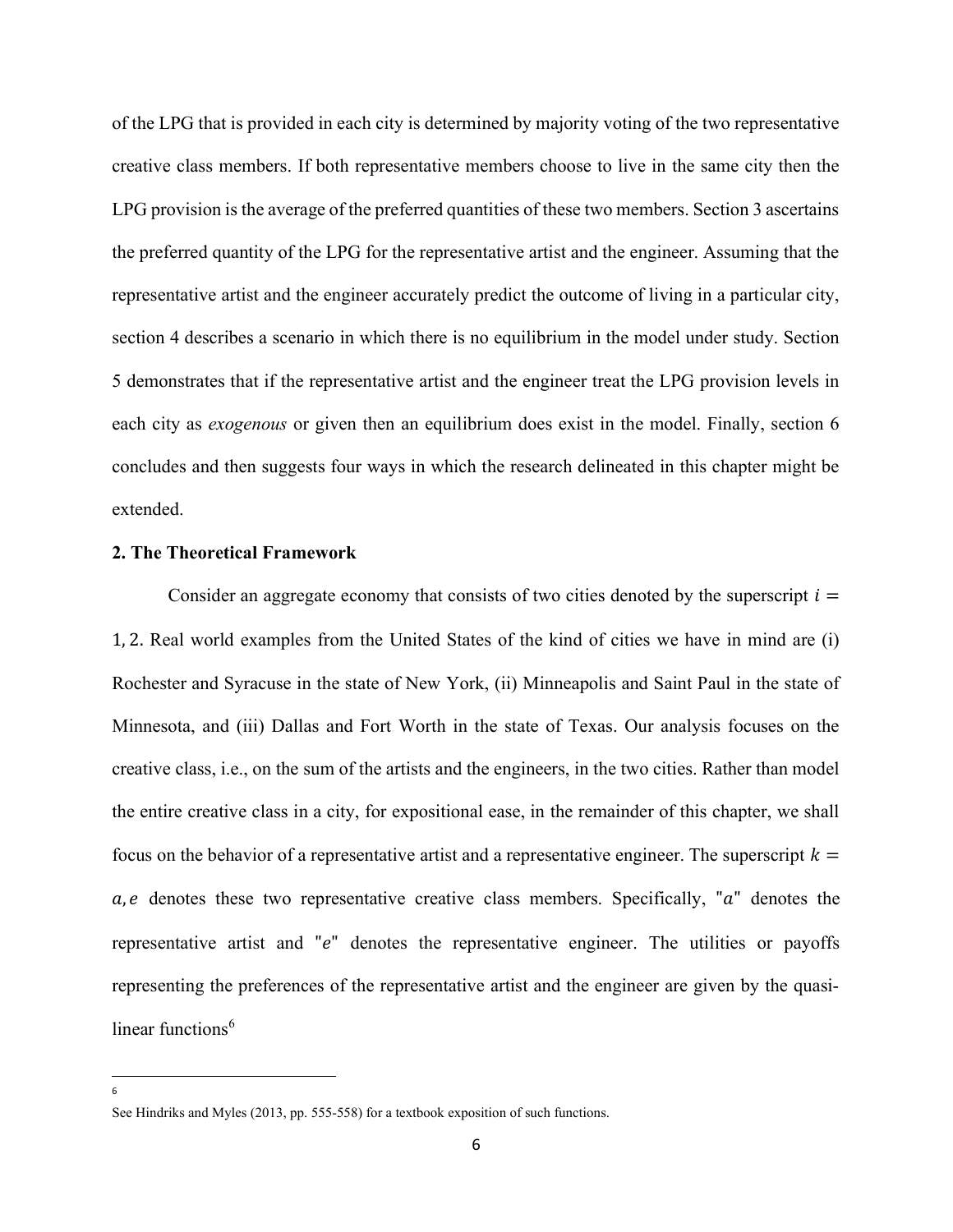$$
U^k = 1 - T^i + \beta^k \log(L^i), k = a, e,
$$
\n<sup>(1)</sup>

where  $U^k$  denotes the *kth* representative member's utility,  $T^i$  denotes the tax levied by city  $i$  (= 1, 2) to pay for the LPG  $L^1$  provided in this city,  $\beta^k$  is a representative member specific parameter, and we assume that the inequality  $\beta^e > \beta^a > 0$  holds. In words, this assumption means that relative to artists, engineers place a higher value on the LPG on offer in each of the two cities.<sup>7</sup>

The amount of the LPG provided in each city is determined by majority voting of the two representative creative class members (artist and the engineer). If a particular city happens to draw in both representative creative class members, then we suppose that the supply of the LPG in this city is given by the average of the preferred quantities of the two representative members. With this description of our aggregate economy of two cities out of the way, our next task is to ascertain the preferred quantity of the LPG for the representative artist and the engineer.

#### 3. Preferred Levels of the LPG

Suppose that there are  $n^l$  residents in city *i*. Then the tax  $T^l$  levied by city *i* when representative member k selects LPG level  $L^k$  is given by  $L^k/n^l$ . In symbols, we have  $T^l = L^k/n^l$ . Substituting this expression for the tax in equation  $(1)$ , the  $kth$  representative member's utility function can be written as

$$
U^k = 1 - \frac{L^k}{n^i} + \beta^k \log\left(\frac{L^k}{n^i}\right). \tag{2}
$$

As pointed out by Hindriks and Myles (2013, pp. 208-209), a LPG is typically not a pure public good because exclusion is frequently possible. One kind of exclusion arises from the fact that in

7

There is a precedent for this assumption in the extant literature. See Batabyal et al. (2019) for additional details.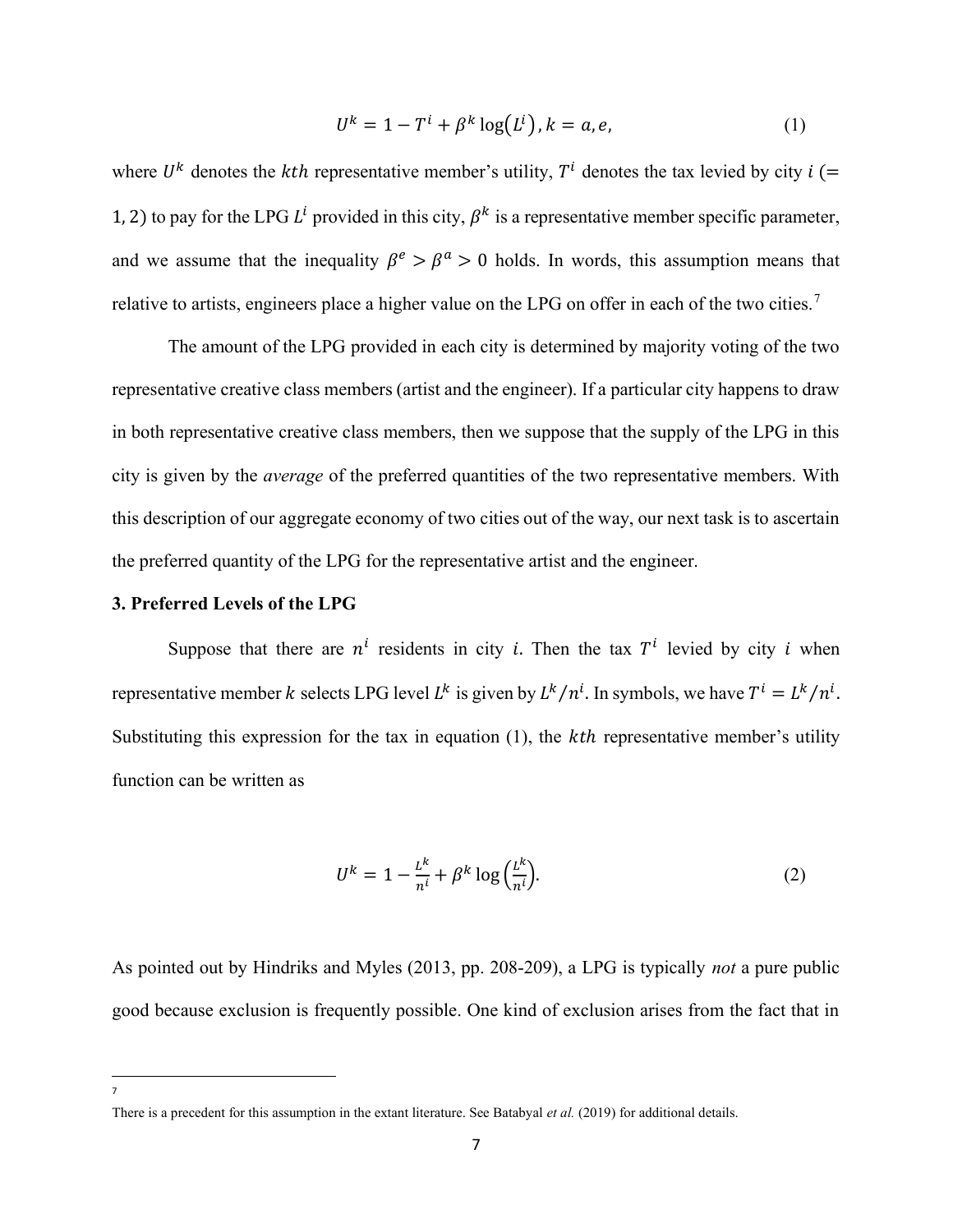order to enjoy a LPG, an individual must be resident in a particular geographical area. In addition, a resident individual who refuses to pay local taxes that fund the provision of a LPG can also be excluded from enjoying the benefits of the relevant LPG. What this means in our case is that the last term in the utility function on the right-hand-side (RHS) of equation (2) is appropriately written as  $\log(L^k/n^l)$  and not as  $\log(L^k)$ .

To determine the preferred value of  $L^k$ , we solve

$$
max_{L^k} \left[ 1 - \frac{L^k}{n^i} + \beta^k log\left(\frac{L^k}{n^i}\right) \right].
$$
 (3)

The first-order necessary condition for an optimum is

$$
\frac{\beta^k}{L^k} - \frac{1}{n^i} = 0,\tag{4}
$$

which tells us that the preferred level of the LPG that we seek is given by  $8$ 

$$
L^k = \beta^k n^i. \tag{5}
$$

Inspecting equation (5), it is easy to confirm that if either the parameter  $\beta^k$  or the number of residents in city *i* or  $n^i$  increases then the *kth* representative member's preferred level of the LPG also increases. Now suppose that the representative artist and the engineer accurately predict the outcome of living in a particular city. Given this supposition, our next task is to delineate a situation in which there is no equilibrium in the model under study.

<sup>8</sup>

It is straightforward to verify that the second-order sufficiency condition in this maximization problem is satisfied.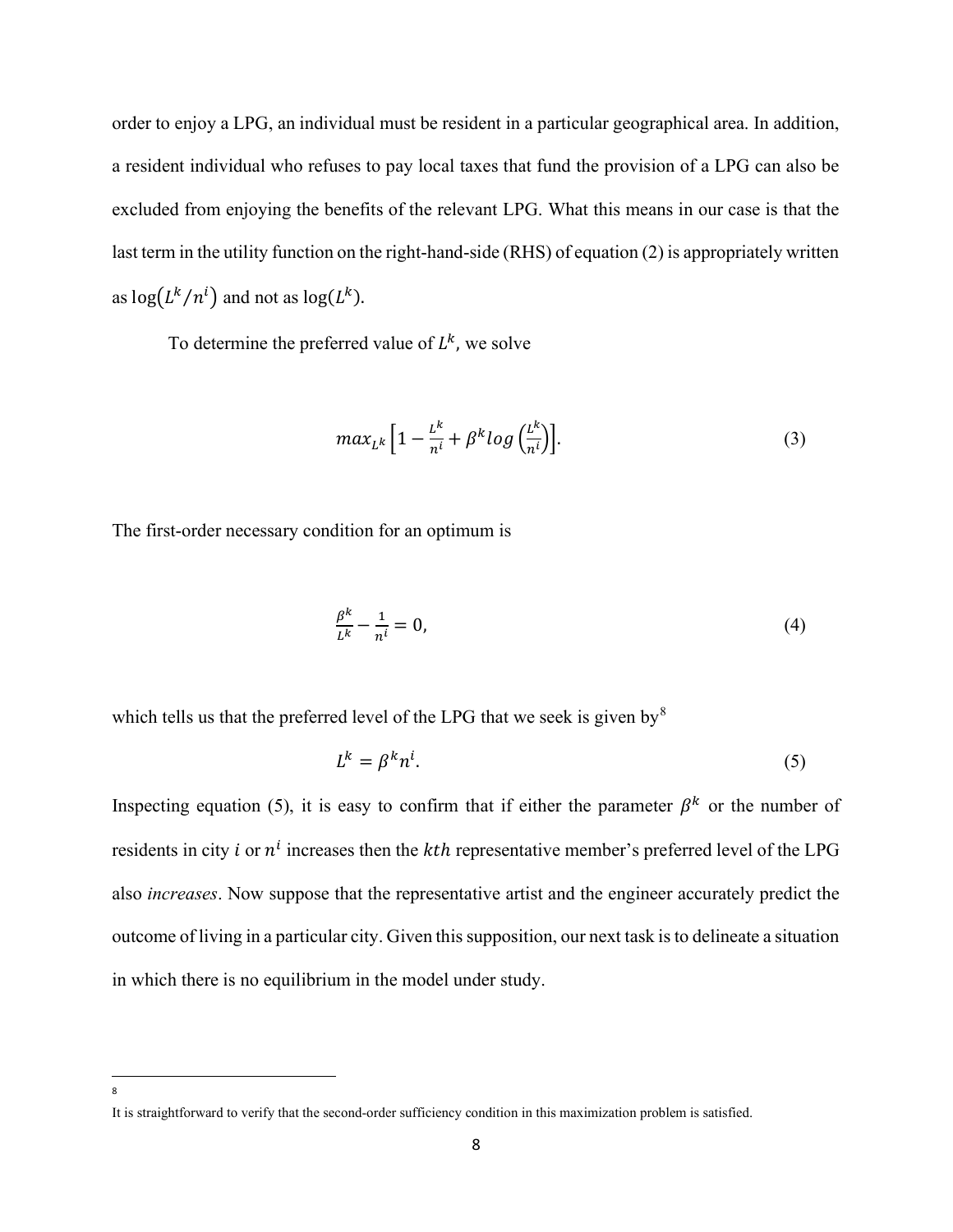#### 4. Non-Existence of an Equilibrium

 Some thought ought to convince the reader that only two types of equilibria are possible in the model that we are studying. In the first or "type I" equilibrium, the representative artist and the engineer choose to reside in *separate* cities and in the second or "type II" equilibrium, the representative artist and the engineer both choose to reside in the *same* city. Now recall from the discussion in section 2 that the level of the LPG provided in each city is determined by majority voting of the representative artist and the engineer.

 Therefore, accounting for this voting and the possibility that either the representative artist or the engineer may, in principle, want to move to the other city, the utilities obtained by the two agents in our model in the first or type I equilibrium are given in Table 1. To interpret the payoffs

#### [Table 1 about here]

specified in the bottom four cells of Table 1, consider the *second row* first. In this row, the  $U^a$ payoff under the "Stay in city" column describes the utility obtained by the representative artist when he or she chooses to reside in one city and the representative engineer decides to reside in the other city. Now recall that  $T^i = L^k/n^i$  and that  $L^k = \beta^k n^i$ . Substituting the second of these two equations into the first gives  $T^i = (\beta^k n^i)/n^i = \beta^k$ . This explains why the tax term  $T^i$  can be written as  $\beta^k$  in the equation for  $U^a$ . Similarly, the  $U^a$  payoff under the "Move from city" column delineates the utility obtained by the representative artist when he or she and the representative engineer both choose to reside in the *same* city. In this case, because both representative members live in the same city, the supply of the LPG is the mean of the two preferred quantities. This explains why the tax term in the expression for  $U^a$  is given by  $(\beta^a + \beta^e)/2$ . Finally, observe that since  $L^k = \beta^k n^i$ , we obtain  $L^a = 2\beta^a$  and  $L^e = 2\beta^e$ . Therefore,  $(L^a + L^e)/2 =$  $\{2(\beta^a + \beta^e)\}/2 = \beta^a + \beta^e$ . This last result explains why the concluding term in the expression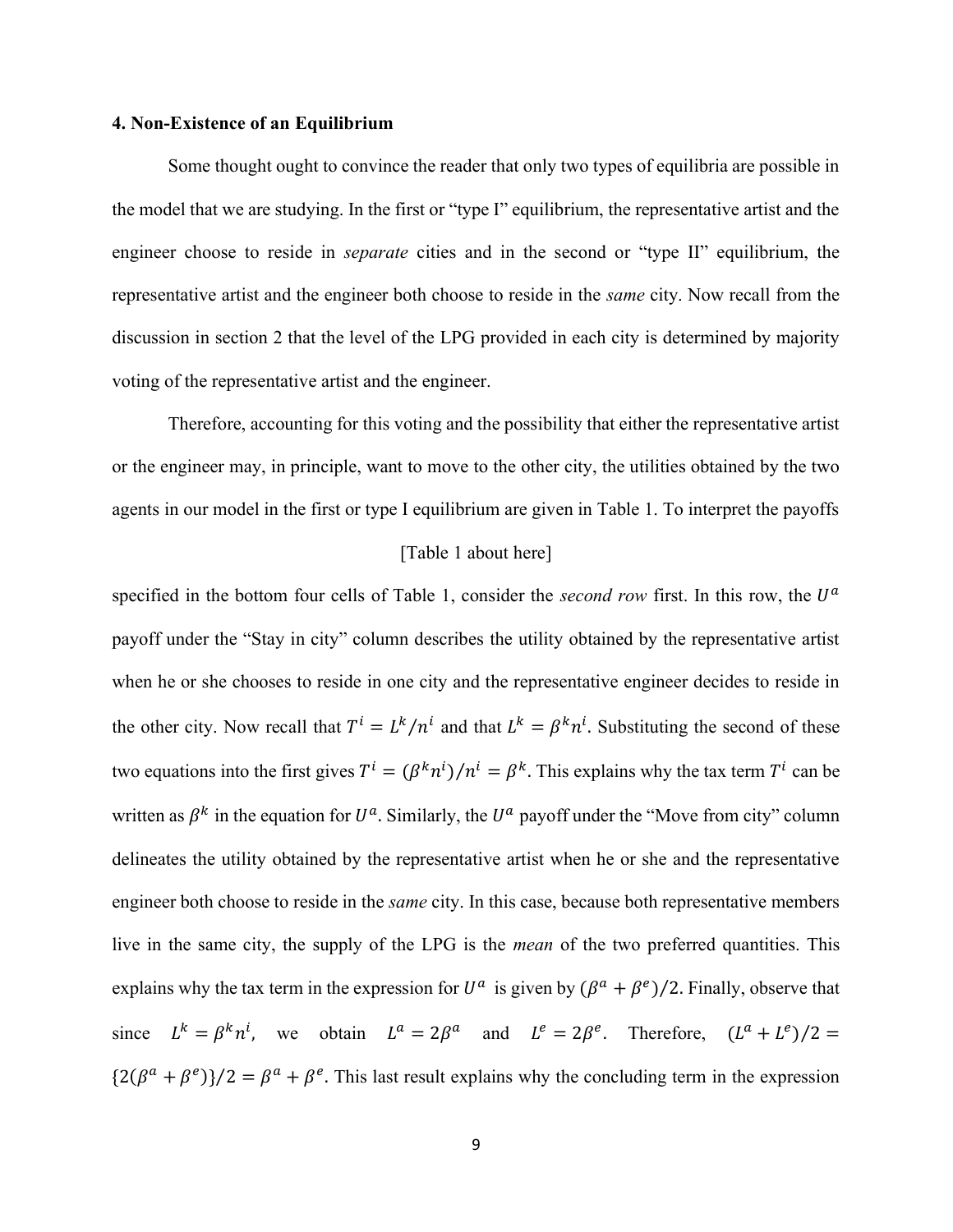for  $U^a$  is  $\beta^a \log (\beta^a + \beta^e)$  and not  $\beta^a \log ((\beta^a + \beta^e)/2)$ . A similar interpretation applies to the two payoffs in the third row of Table 1 except that these payoffs now refer to the representative engineer.

 Moving on to the second or type II equilibrium, the four possible utilities accruing to the representative artist and to the engineer are shown in Table 2. To interpret these payoffs, let us,

#### [Table 2 about here]

once again, focus first on the *second row* of this Table. In this row, the  $U^a$  payoff under the "Stay in city" column describes the utility obtained by the representative artist when he or she and the representative engineer both choose to live in one city. Similarly, the  $U^a$  payoff under the "Move from city" column delineates the utility obtained by the representative artist when he or she decides to live in one city and, as a result, the representative engineer ends up living in the other city. A similar interpretation applies to the two payoffs in the *third row* of Table 2 except that these payoffs now refer to the representative engineer.

 After observing the eight payoffs accruing to the representative artist and the engineer in Tables 1 and 2 and the structure of our model, we deduce that an equilibrium will not exist if at least one representative creative class member (artist or engineer) wishes to move in the two possible types of equilibria. That said, let us concentrate on the type I equilibrium for the time being. With regard to this kind of equilibrium, observe that it is *not* possible to satisfy the inequalities

$$
1 - \beta^a + \beta^a \log(\beta^a) < 1 - \frac{\beta^a + \beta^e}{2} + \beta^a \log(\beta^a + \beta^e) \tag{6}
$$

and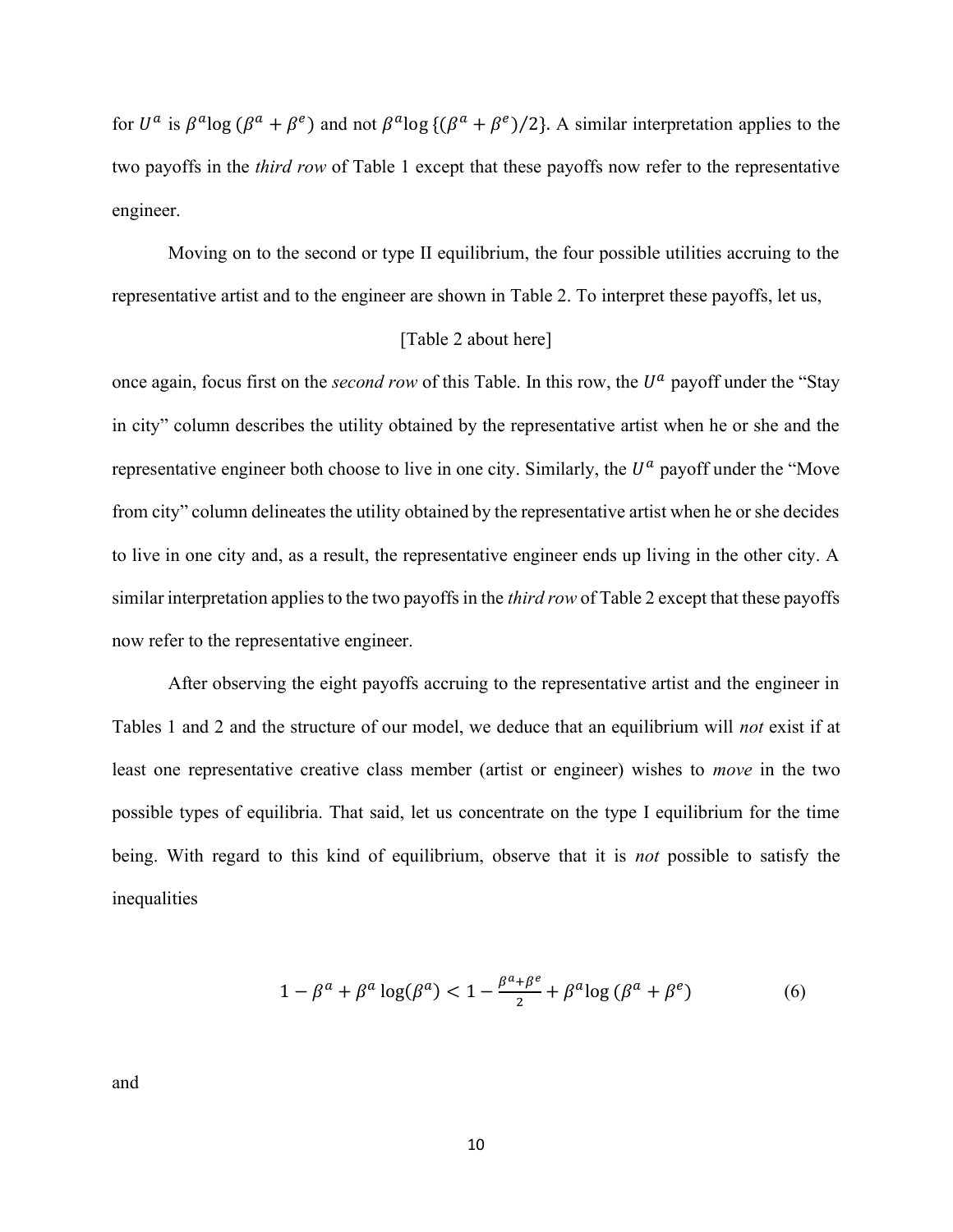$$
1 - \frac{\beta^a + \beta^e}{2} + \beta^e \log(\beta^a + \beta^e) < 1 - \beta^e + \beta^e \log(\beta^e) \tag{7}
$$

simultaneously. Why not? To answer this question, observe that if the inequalities in (6) and (7) hold simultaneously then an implication of (7) is that the inequality

$$
\frac{\beta^e - \beta^a}{2} < \beta^e \{ \log \left( \beta^e \right) - \log \left( \beta^a + \beta^e \right) \} \tag{8}
$$

is satisfied. However, since  $\beta^e > \beta^a > 0$ , some thought and the properties of the logarithm function together tell us that the left-hand-side (LHS) of (8) is positive but the RHS is negative. Therefore, the inequality in (8) clearly cannot hold which, in turn, means that the inequality in (7) also cannot hold.

 The above finding informs us that the direction of the inequality sign in (7) needs to be flipped. Once this is done, the implication of the flipped inequality is that the utility from moving exceeds the utility from staying and therefore the representative engineer ought to *move* to the other city and live jointly with the representative artist. The inequality in (6) tells us that the utility from staying in a city for the representative artist (the LHS) is less than the utility from moving to the other city in which the representative engineer is resident (the RHS). Therefore, the representative artist also ought to *move* and live jointly with the representative engineer. Putting these two results together, we see that both representative creative class members would like to move from the posited equilibrium. Therefore, we *cannot* have a type I equilibrium in the model under study.

 Having discussed the type I equilibrium, let us now focus on the type II equilibrium. In this case, consider the inequalities given by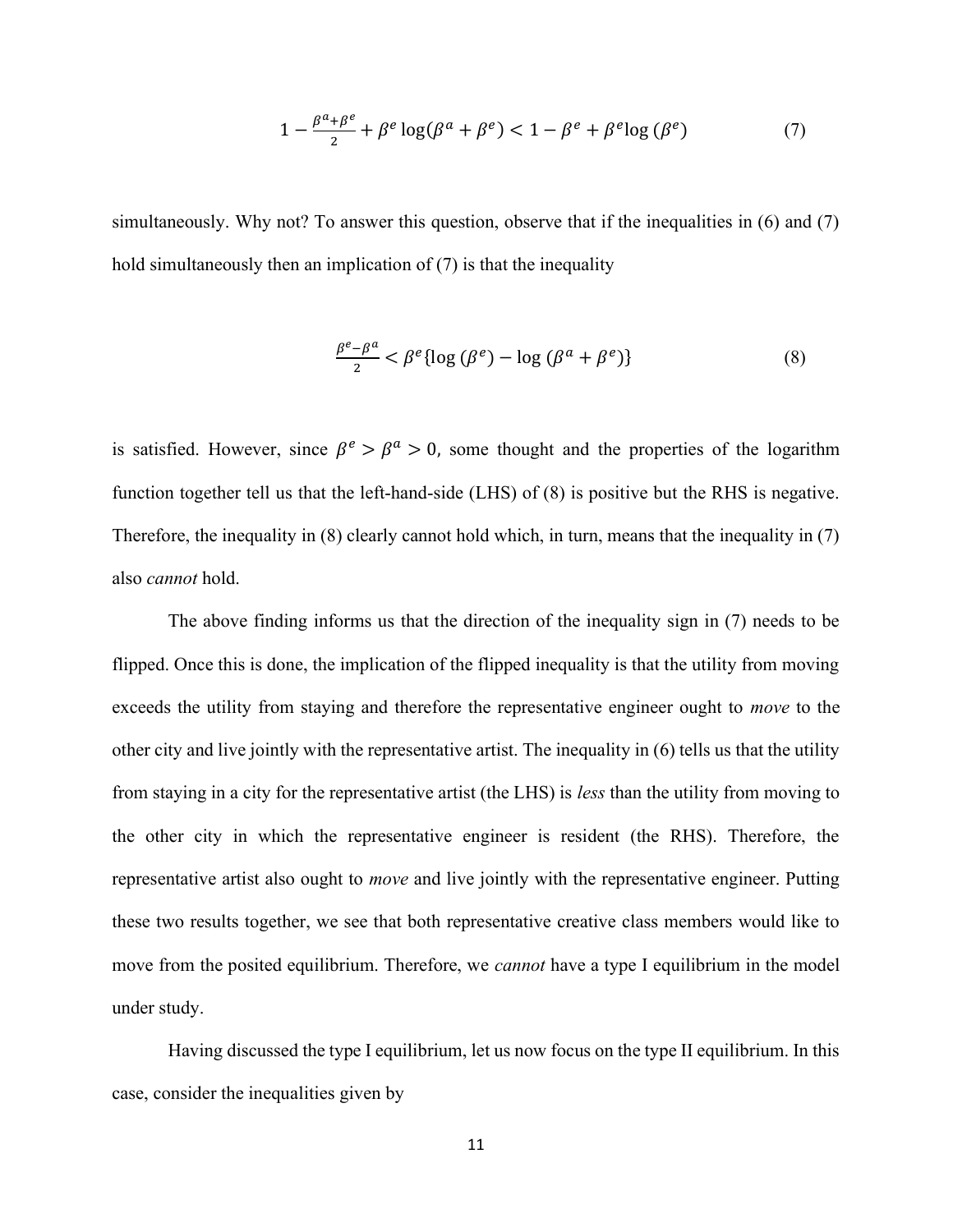$$
1 - \beta^a + \beta^a \log(\beta^a) > 1 - \frac{\beta^a + \beta^e}{2} + \beta^a \log(\beta^a + \beta^e),\tag{9}
$$

and

$$
1 - \frac{\beta^a + \beta^e}{2} + \beta^e \log(\beta^a + \beta^e) > 1 - \beta^e + \beta^e \log(\beta^e). \tag{10}
$$

Straightforward algebra reveals that the inequality in (10) always holds. Manipulating the individual terms in the inequality in (9) gives us the following parametric condition

$$
\frac{\beta^e}{\beta^a} > 1 + 2\log\left(1 + \frac{\beta^e}{\beta^a}\right). \tag{11}
$$

 When the parametric condition in (11) is satisfied, the inequality in (9) holds for sure. In addition, since the inequality in (10) always holds, we can say that both the inequalities given in (9) and (10) hold when the above parametric condition is satisfied. From this discussion, we can deduce that when the parametric condition in (11) is satisfied, the representative artist will want to move away from a type I equilibrium (see (6), (9), and the payoffs in Tables 1 and 2) and the representative engineer will want to move away from a type II equilibrium (see (7), (10), and the payoffs in Tables 1 and 2). On the basis of this deduction we conclude that when the parametric condition given in  $(11)$  is satisfied, there is *no* equilibrium in the model under study. We now proceed to our final task in this chapter. This involves showing that if the representative artist and the engineer treat the LPG provision levels in each city as *exogenous* or given then an equilibrium does exist in our model.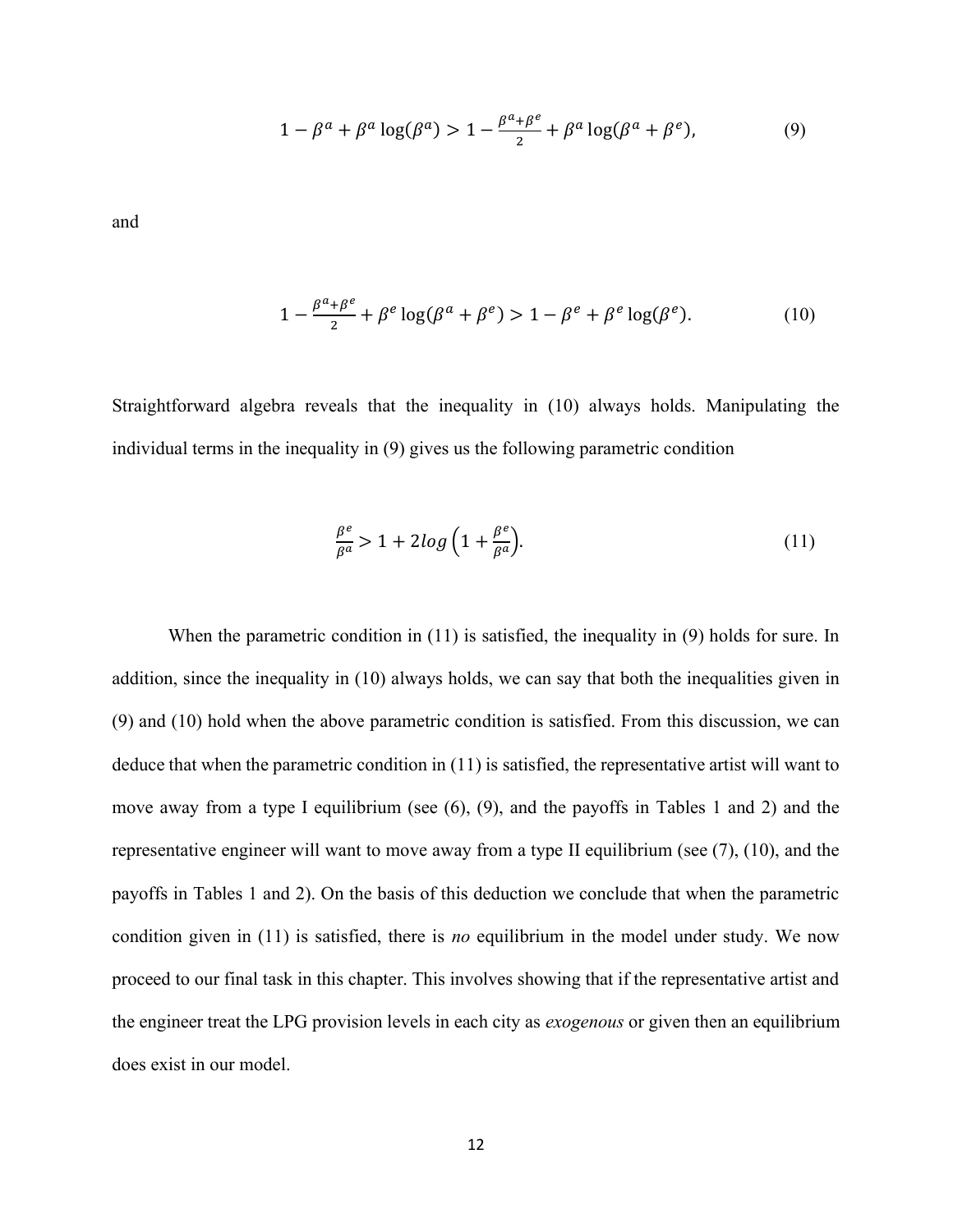#### 5. Existence of an Equilibrium

 In this case, the representative artist and the engineer both take the provision levels of the LPG or  $L^k$  in each of the two cities as exogenous or given and *not* as something that either one of them can influence with their own actions. In this situation, the utilities obtained by the representative artist and the engineer will change and no longer be given by the payoffs specified in Tables 1 and 2. In particular, to analyze the type I equilibrium, the analog of Table 1 is now

#### [Table 3 about here]

given by Table 3.

Comparing Tables 1 and 3, we see that the payoffs to the representative artist  $(U^a)$  and to the representative engineer  $(U^e)$  in the "Stay in city" column are unchanged in Tables 1 and 3. However, because the LPG provision levels are now treated as exogenous by the two representative creative class members, relative to Table 1, the payoffs  $(U^a)$  and  $(U^e)$  in the "Move from city" column in Table 3 do change.

 Similarly, in the type II equilibrium, we observe that the payoffs to the representative artist  $(U^a)$  and to the representative engineer  $(U^e)$  in the "Stay in city" column are unchanged in both Tables 2 and 4. Even so, for the same reason as the one mentioned in the preceding paragraph,

#### [Table 4 about here]

relative to Table 2, the utilities  $(U^a)$  and  $(U^e)$  in the "Move from city" column in Table 4 are different. In this regard, note that the specification  $U^a = U^e = -\infty$  for the two utilities in this column makes sense because we are assuming that if there are *no* representative creative class members residing in a particular city then the level of the LPG provided in this city is zero.

 Now, inspecting the payoffs in Table 4, it is straightforward to verify that both representative creative class members will want to stay in the city in a type II equilibrium and not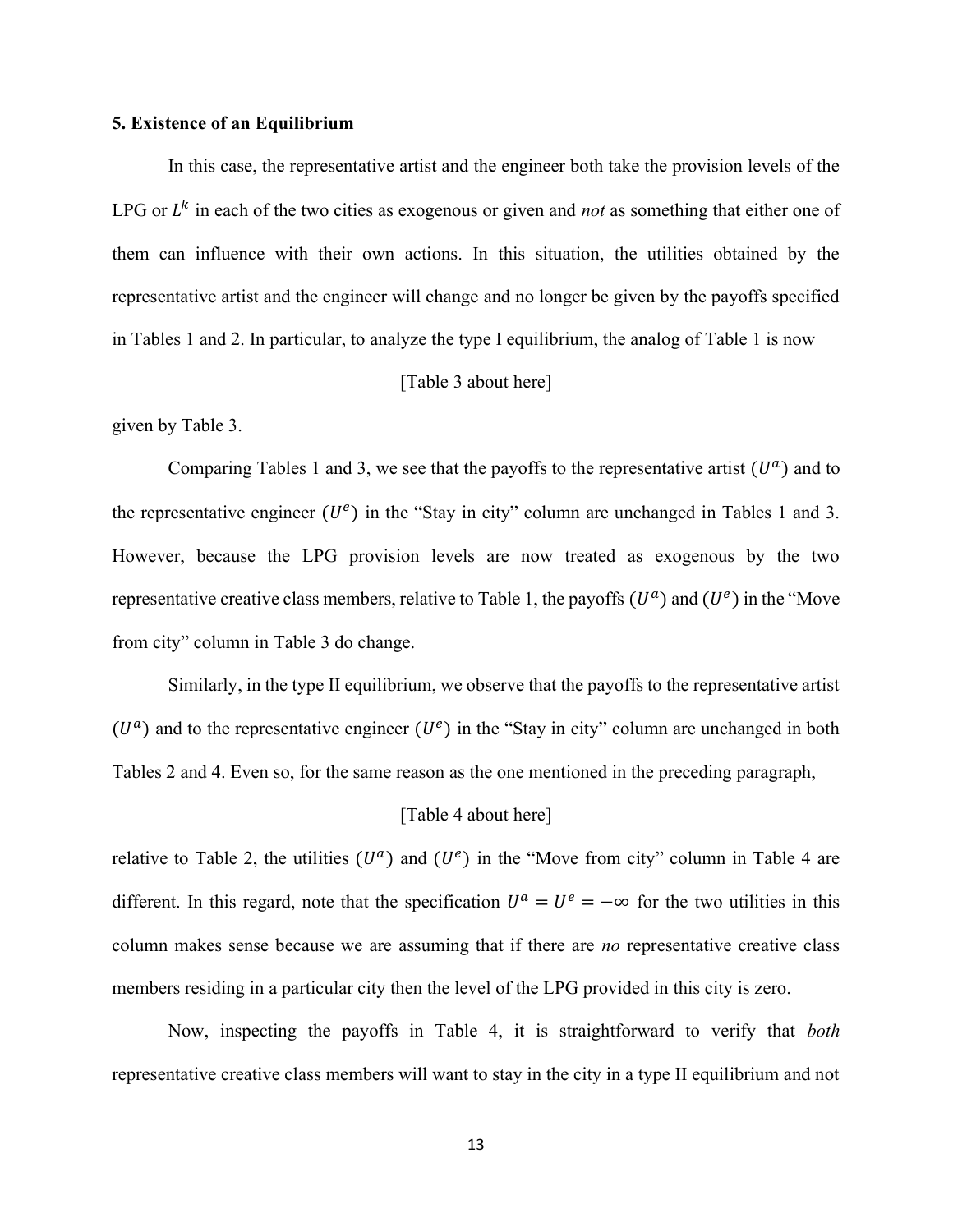move. However, the same cannot be said about a type I equilibrium. Inspecting the four payoffs in Table 3, we see that we cannot make a definitive statement about whether a type I equilibrium will exist. This is because at least one representative creative class member may want to move from the city in a type I equilibrium. So, we have just demonstrated that in contrast to the situation examined in section 4, a type II equilibrium will always exist when the representative artist and the engineer take the provision levels of the LPG or  $L^k$  in each of the two cities as exogenous or given. This concludes our analysis of the existence of an equilibrium in models of LPG use by cities to draw in the creative class.

#### 6. Conclusions

 In this chapter, we examined a stylized model of competition between two cities that used a LPG to draw in members of the creative class. The creative class consisted of artists and engineers and we analyzed the behavior of a *representative* artist and an engineer. The amount of the LPG provided in each city was determined by majority voting of the two representative creative class members. If both representative members chose to live in the same city then the LPG provided was the average of the preferred quantities of the two members. In this setting, we performed three tasks. First, we ascertained the preferred quantity of the LPG for the representative artist and the engineer. Second, assuming that the representative artist and the engineer accurately predicted the outcome of living in a specific city, we described a scenario in which there was no equilibrium in our model. Finally, we demonstrated that if the representative artist and the engineer treated the LPG provision levels in each city as exogenous then a type II equilibrium existed in the model.

 The analysis conducted in this chapter can be extended in a number of different directions. In what follows, we suggest four possible extensions. First, instead of using quasi-linear utility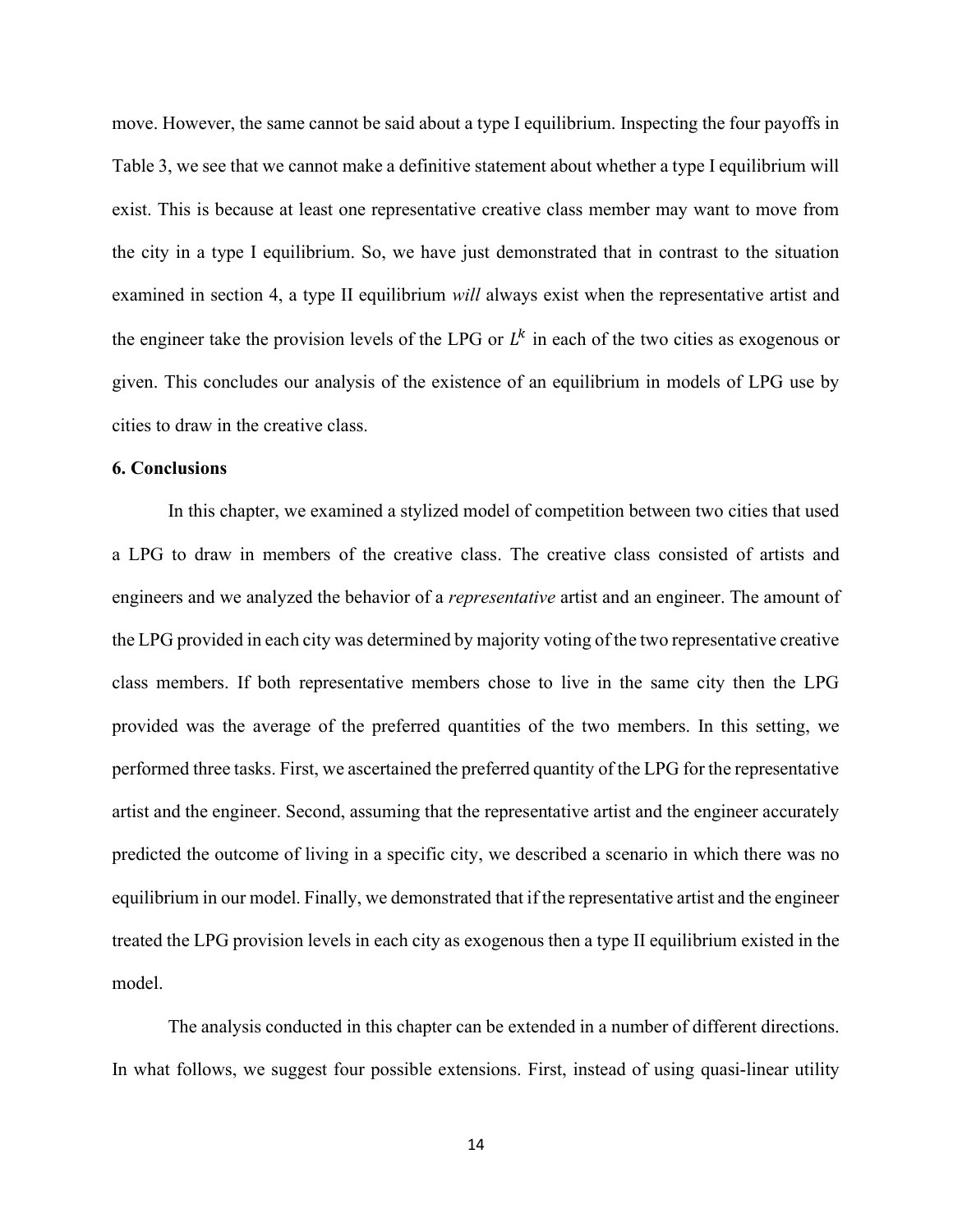functions to describe the payoffs obtained by the two representative creative class members, it would be useful to study the equilibrium existence question with general utility functions that are both increasing and concave in their arguments. Second, since the decision about which city to live in is typically made on more than one occasion in a creative class member's lifetime, it would be useful to analyze a multi-period game between representative creative class members and an apposite city authority where it is possible to change a member's residence decision at different points in time. Third, it would be useful to explore the extent to which cities benefit by drawing in and retaining diverse sets of people within the creative class as opposed to specific subsets such as artists or engineers only. Finally, it would be helpful to study the equilibrium existence question of this chapter in a setting in which city authorities are able to draw in and hold on to members of the creative class with an expanded set of policies that includes LPGs as one particular policy. Studies that analyze these aspects of the underlying problem will provide additional insights into the range of circumstances in which equilibria exist in models of interactions between creative class members and city authorities.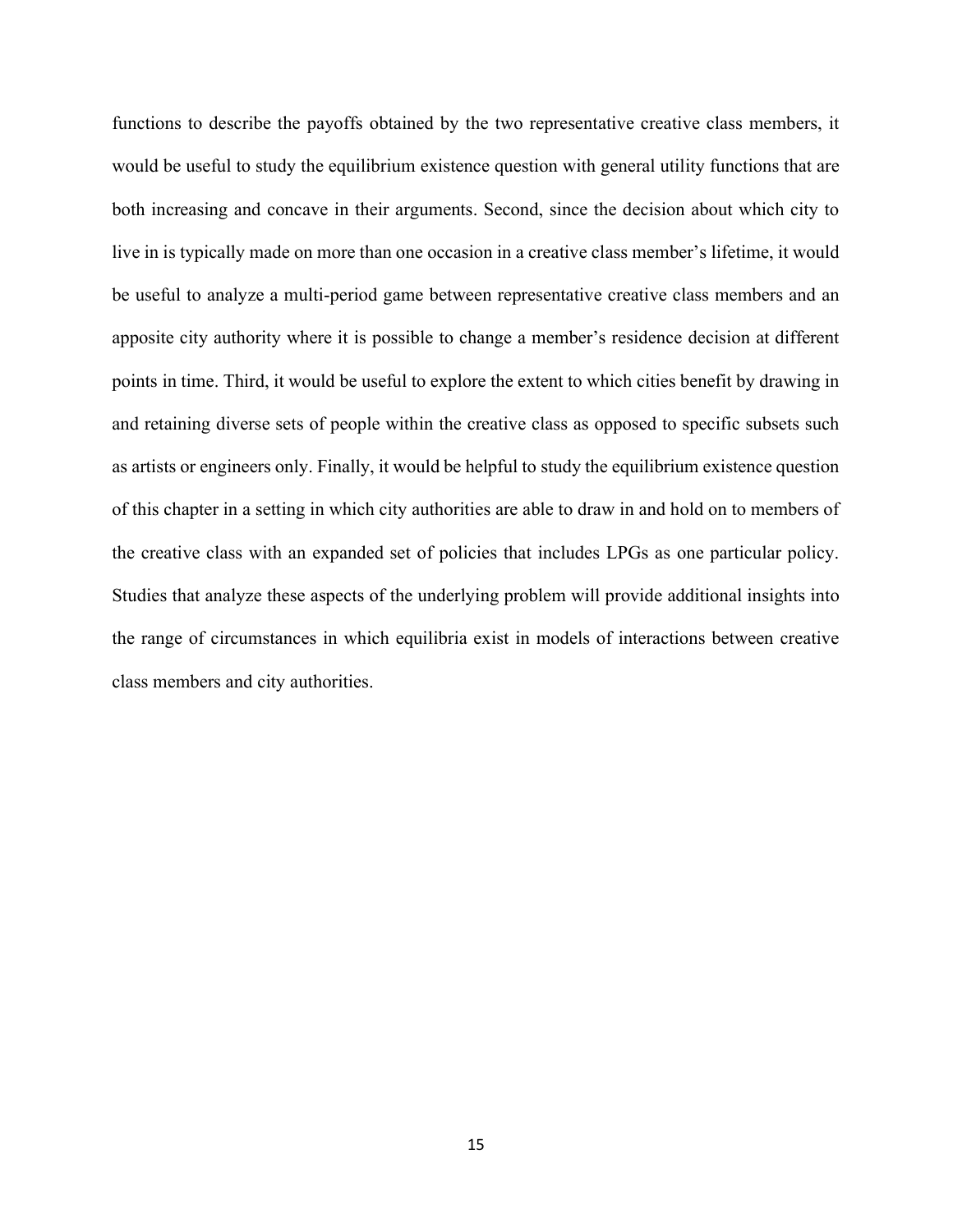| Stay in city                                  | Move from city                                                              |
|-----------------------------------------------|-----------------------------------------------------------------------------|
| $U^a = 1 - \beta^a + \beta^a \log{(\beta^a)}$ | $U^a = 1 - \frac{\beta^a + \beta^e}{2} + \beta^a \log{(\beta^a + \beta^e)}$ |
| $U^e = 1 - \beta^e + \beta^e \log{(\beta^e)}$ | $U^e = 1 - \frac{\beta^a + \beta^e}{2} + \beta^e \log{(\beta^a + \beta^e)}$ |

Table 1: Utilities from staying in and moving from a city in the type I equilibrium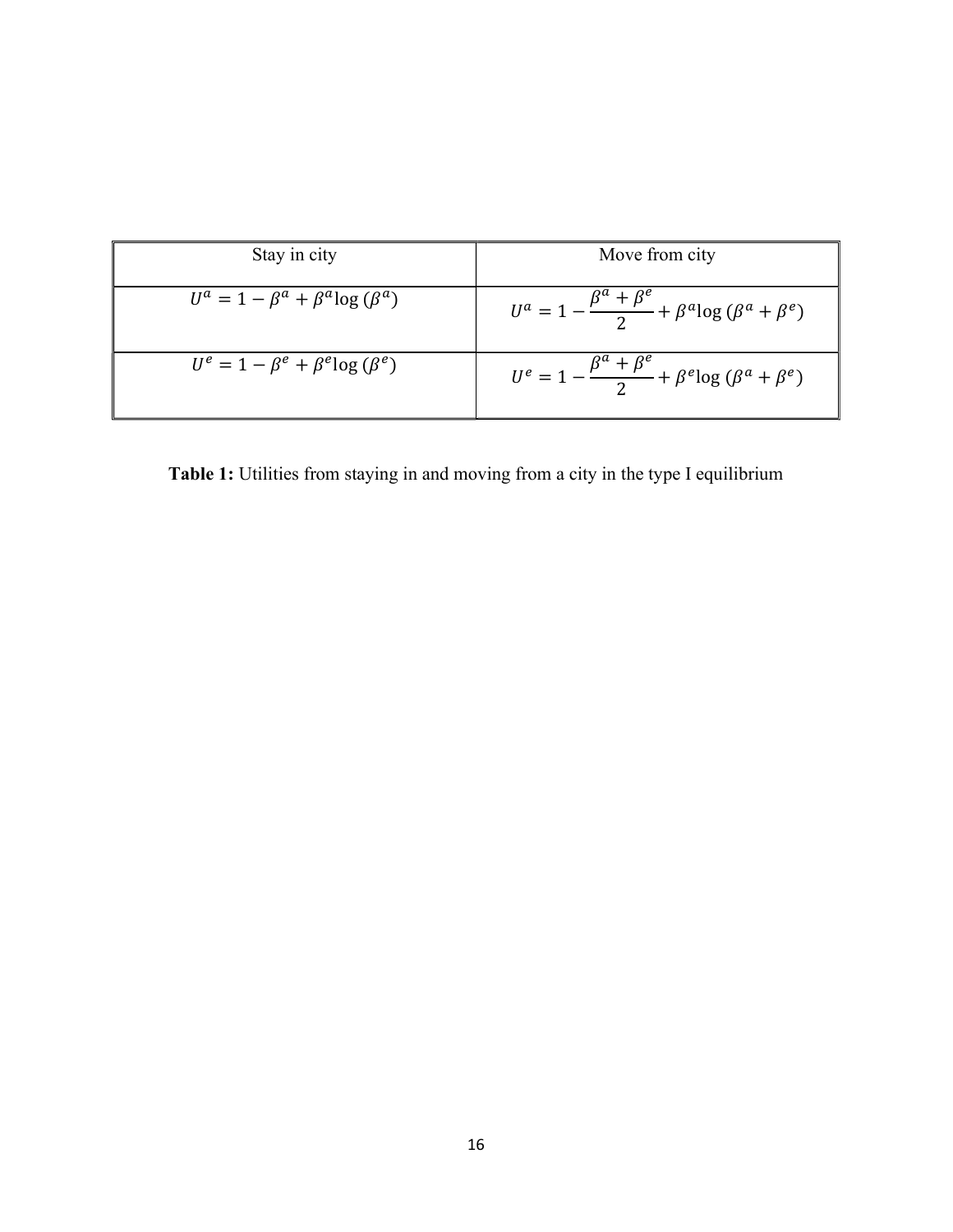| Stay in city                                                                | Move from city                                |
|-----------------------------------------------------------------------------|-----------------------------------------------|
| $U^a = 1 - \frac{\beta^a + \beta^e}{2} + \beta^a \log{(\beta^a + \beta^e)}$ | $U^a = 1 - \beta^a + \beta^a \log{(\beta^a)}$ |
| $U^e = 1 - \frac{\beta^a + \beta^e}{2} + \beta^e \log{(\beta^a + \beta^e)}$ | $U^e = 1 - \beta^e + \beta^e \log{(\beta^e)}$ |

Table 2: Utilities from staying in and moving from a city in the type II equilibrium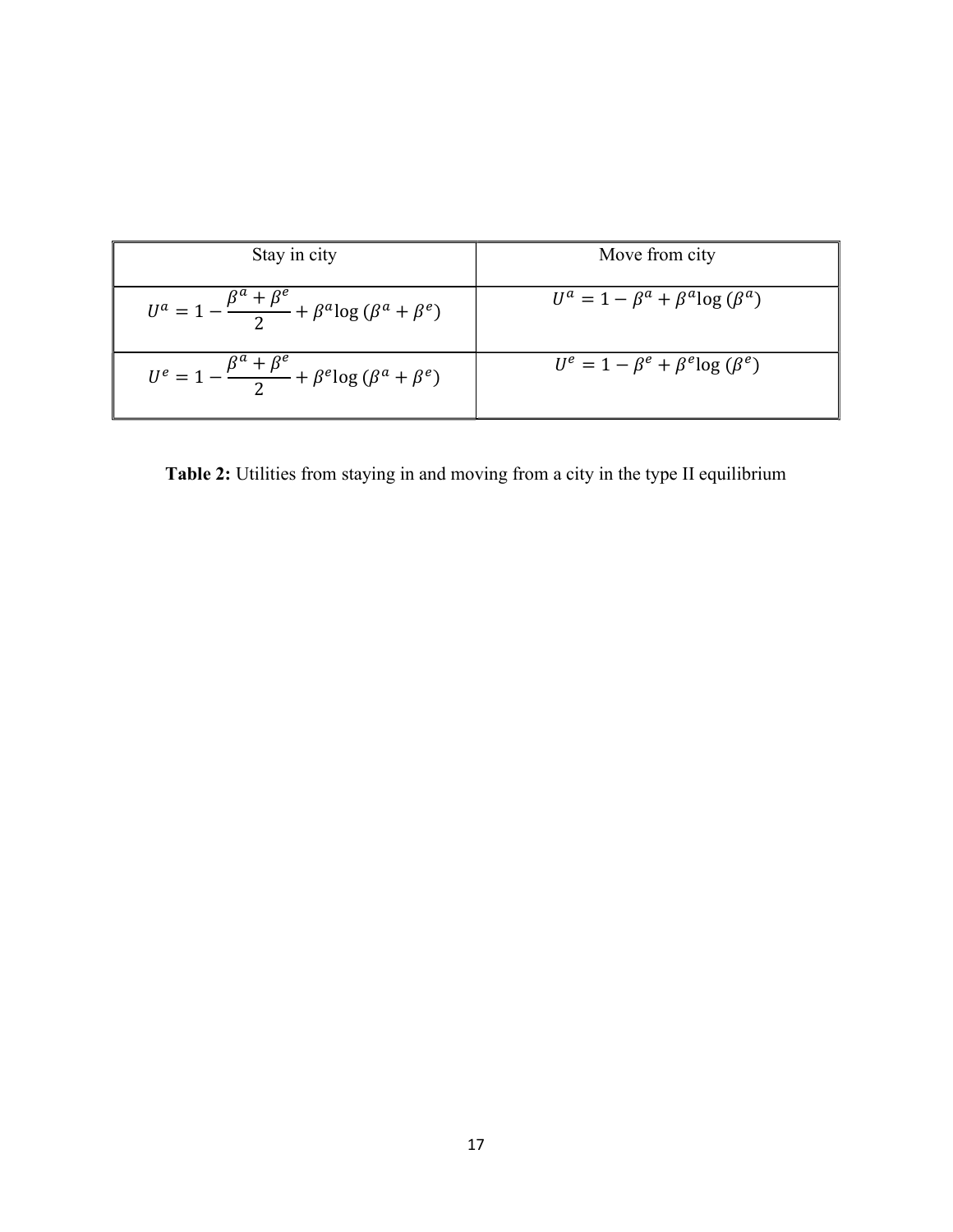| Stay in city (Exogenous LPG provision)        | Move from city (Exogenous LPG provision)      |
|-----------------------------------------------|-----------------------------------------------|
| $U^a = 1 - \beta^a + \beta^a \log{(\beta^a)}$ | $U^a = 1 - \beta^e + \beta^a \log{(\beta^e)}$ |
| $U^e = 1 - \beta^e + \beta^e \log{(\beta^e)}$ | $U^e = 1 - \beta^a + \beta^e \log{(\beta^a)}$ |

Table 3: Utilities from staying in and moving from a city in the type I equilibrium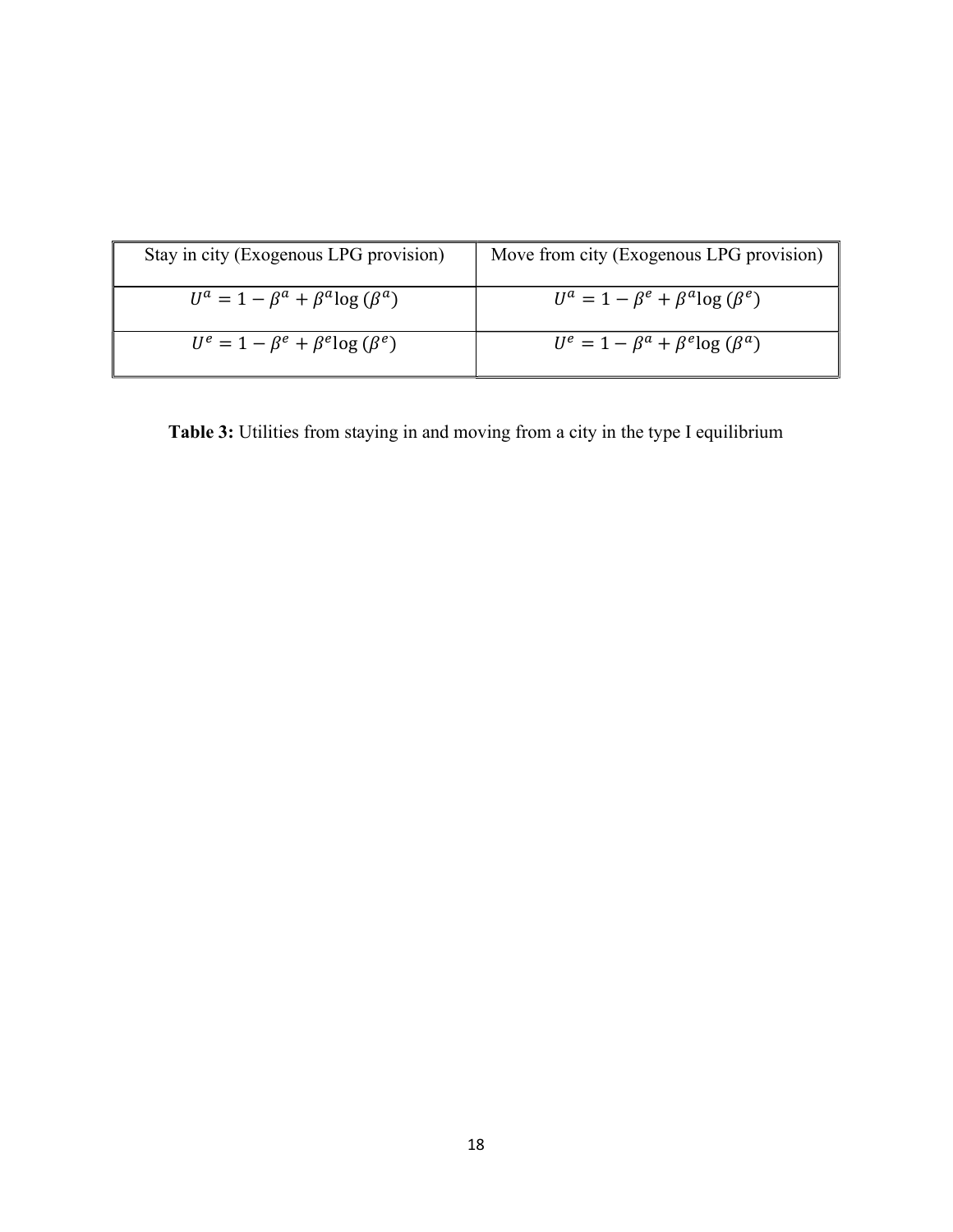| Stay in city (Exogenous LPG provision)                                      | Move from city (Exogenous LPG provision) |
|-----------------------------------------------------------------------------|------------------------------------------|
| $U^a = 1 - \frac{\beta^a + \beta^e}{2} + \beta^a \log{(\beta^a + \beta^e)}$ | $U^a = -\infty$                          |
| $U^e = 1 - \frac{\beta^a + \beta^e}{2} + \beta^e \log{(\beta^a + \beta^e)}$ | $II^e = -\infty$                         |

Table 4: Utilities from staying in and moving from a city in the type II equilibrium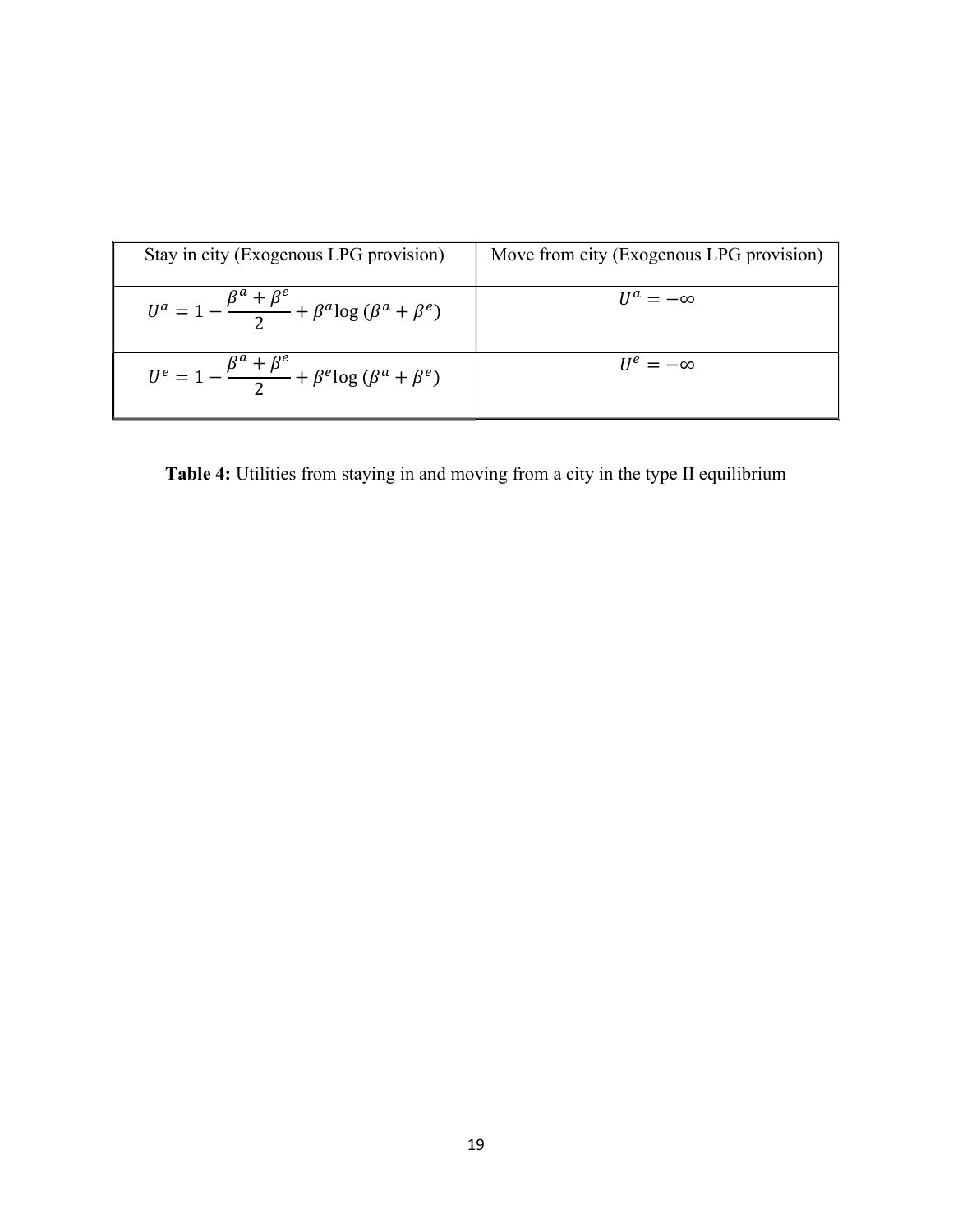#### References

- Audretsch DB, Belitski M (2013) The missing pillar: The creativity theory of knowledge spillover entrepreneurship. Small Business Economics 41: 819-836.
- Batabyal AA (2017a) Output, growth, and convergence in a creative region: An analysis of some measurement issues. Regional Science Inquiry 9: 11-19.
- Batabyal AA (2017b) A note on optimal income redistribution in a creative region. Regional Science Inquiry 9: 39-44.
- Batabyal AA, Beladi H (2016) Creative capital accumulation and the advancement of India's creative economy. Environment and Planning C 34: 356-363.
- Batabyal AA, Beladi H (2018) Artists, engineers, and aspects of economic growth in a creative region. Economic Modelling 71: 214-219.
- Batabyal AA, Kourtit K, Nijkamp P (2019) Using local public goods to attract and retain the creative class: A tale of two cities. Regional Science Policy and Practice 11: 571-581.
- Batabyal AA, Nijkamp P (2016) Digital technologies, knowledge spillovers, innovation policies, and economic growth in a creative region. Economics of Innovation and New Technology 25: 470-484.
- Batabyal AA, Yoo SJ (2018) Schumpeterian creative class competition, innovation policy, and regional economic growth. International Review of Economics and Finance 55: 86-97.
- Buettner T, Janeba E (2016) City competition for the creative class. Journal of Cultural Economics 40: 413-451.
- Florida R (2002) The rise of the creative class. Basic Books, New York.
- Florida R (2003) Cities and the creative class. City and Community 2: 3-19.
- Florida R (2005) The flight of the creative class. Harper Business, New York.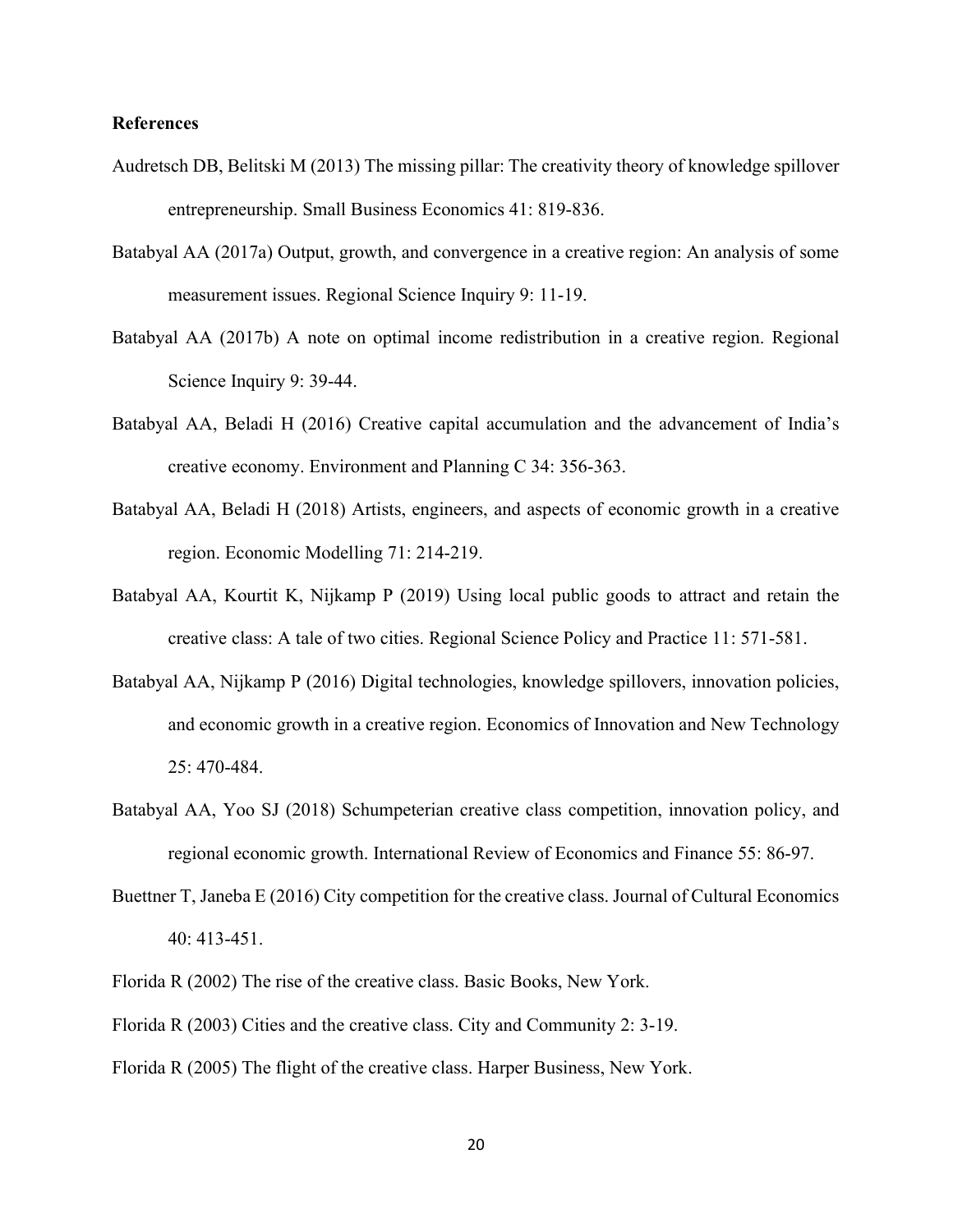Florida R (2008) Who's your city? Basic Books, New York.

- Florida R (2014) The creative class and economic development. Economic Development Quarterly 28: 196-205.
- Florida R, Adler P, Mellander C (2017) The city as innovation machine. Regional Studies 51: 86- 96.
- Glaeser E (2005) Review of Richard Florida's "The Rise of the Creative Class." Regional Science and Urban Economics 35: 593-596.
- Hansen HK, Niedomysl T (2009) Migration of the creative class: Evidence from Sweden. Journal of Economic Geography 9: 191-206.
- Hindriks J, Myles GD (2013) Intermediate public economics, 2<sup>nd</sup> edition. MIT Press, Cambridge, MA.
- Lobo J, Mellander C, Stolarick K, Strumsky D (2014) The inventive, the educated, and the creative: How to they affect metropolitan productivity? Industry and Innovation 21: 155- 177.
- Marlet G, Van Woerkens C (2007) The Dutch creative class and how it fosters urban employment growth. Urban Studies 44: 608-630.
- Porter A, Batabyal AA (2016) Physical capital mobility, the educational and quality aspects of creative capital, and output production. Regional Science Policy and Practice 8: 167-175.
- Richardson KE (2009) What lures and retains the international creative-class family? A case study of the family unit found in Vancouver's biotechnology sector. Comparative Technology Transfer and Society 7: 323-345.
- Stolarick K, Lobo J, Strumsky D (2011) Are creative metropolitan areas also entrepreneurial? Regional Science Policy and Practice 3: 271-286.